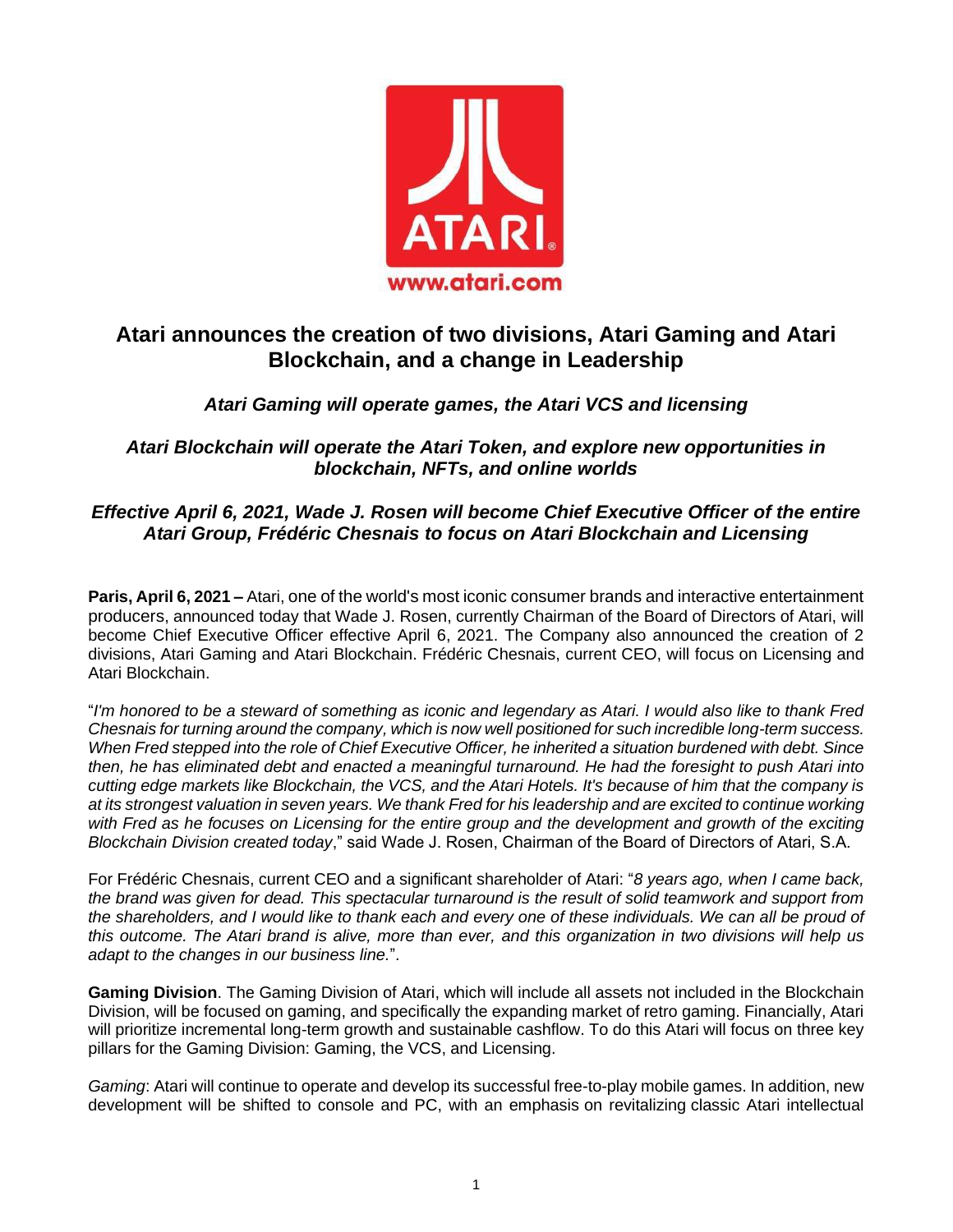property for the modern era. These new releases will share the classics' instant enjoyability, while introducing a meaningful single-player campaign, couch co-op/multiplayer, and online play.

*VCS*: Atari will continue to support the Atari VCS through meaningful third-party content and exclusive firstparty content. The VCS community has shown an ingenuity and creativity in adapting the system, and Atari will work to support this by releasing tools that will allow creators the ability to design their own classic Atari games (beginning with the Atari 2600). With an eventual goal of making it easier to create, share and play retro gaming content in the modern era.

*Licensing*: Atari, and its catalogue of classic games, continues to be some of the most recognizable brands in the world. Atari will continue to leverage this notoriety in both gaming and non-gaming related fields (including hotels and casinos). Most recently, Atari has seen a tremendous amount of success in licensing the Atari related brands for the use in NFTs. We anticipate this playing an even larger part of our licensing strategy in the coming years.

**Blockchain Division**: All products and services related to the Blockchain business will be grouped into a division of Atari, to focus on the immense possibilities of crypto and blockchain enabled games. Given the launch of the Atari Token, the primary goal of this division will be the continued development of the Atari Token through further use cases and integration into the Atari ecosystem (as payment for digital goods within the VCS, within Atari games on the blockchain, and within 3<sup>rd</sup> party games or applications such as opensea.io, Sandbox or Decentraland). Atari will also continue to evaluate opportunities in blockchain gaming, NFTs, and blockchain based online worlds. The creation of this division will take effect as of April 1, 2021.

As part of this venture, Atari is exploring, among several options, the potential structuring of this division as an autonomous entity with a view to a possible spin-off to Atari shareholders by listing of this new entity.

As of the date hereof, there is no assurance any such potential spin-off will occur, which would otherwise require continued business case analysis, approval of stock market regulators, approval by Atari shareholders in a general meeting, as well as confirmation that the demerger favorable regime ("*régime de faveur*") would apply and, depending on a number of technical aspects, at least 12 months of additional work.

The Group confirms his objective of a positive net income for the financial year 2020-2021 despite the delays in the licensing activities and of the launch of the VCS caused by the global pandemic.

#### **Disclaimer**

The realization of the plans, and their operational budget and financing plan remain inherently uncertain, and the non-realization of these assumptions may impact their value.

#### **About Atari**

Atari, comprised of Atari SA and its subsidiaries, is a global interactive entertainment and multiplatform licensing group. The true innovator of the video game, founded in 1972, Atari owns and/or manages a portfolio of more than 200 games and franchises, including globally known brands such as Asteroids®, Centipede®, Missile Command® and Pong®. From this important portfolio of intellectual properties, Atari delivers attractive online games for smartphones, tablets, and other connected devices. Atari also develops and distributes interactive entertainment for Microsoft, Sony and Nintendo game consoles. Atari also leverages its brand and franchises with licensing agreements through other media, derivative products and publishing. For more information: [www.atari.com](https://c212.net/c/link/?t=0&l=en&o=2333252-1&h=811462502&u=http%3A%2F%2Fwww.atari.com%2F&a=www.atari.com) and [www.atari-investisseurs.fr/](http://www.atari-investisseurs.fr/en/)en/. Atari shares are listed in France on Euronext Paris (Compartment C, ISIN Code FR0010478248, Ticker ATA), in Sweden on Nasdaq First North Growth Market as Swedish Depositary Receipts (ISIN Code SE0012481232, Ticker ATA SDB) and are eligible for the Nasdaq International program in the United States (OTC - Ticker PONGF).

©2021 Atari Interactive, Inc. Atari and the Atari logo are registered trademarks owned by Atari Interactive, Inc. All individual Atari game names and logos are trademarks or registered trademarks of Atari Interactive, Inc. or its affiliates.